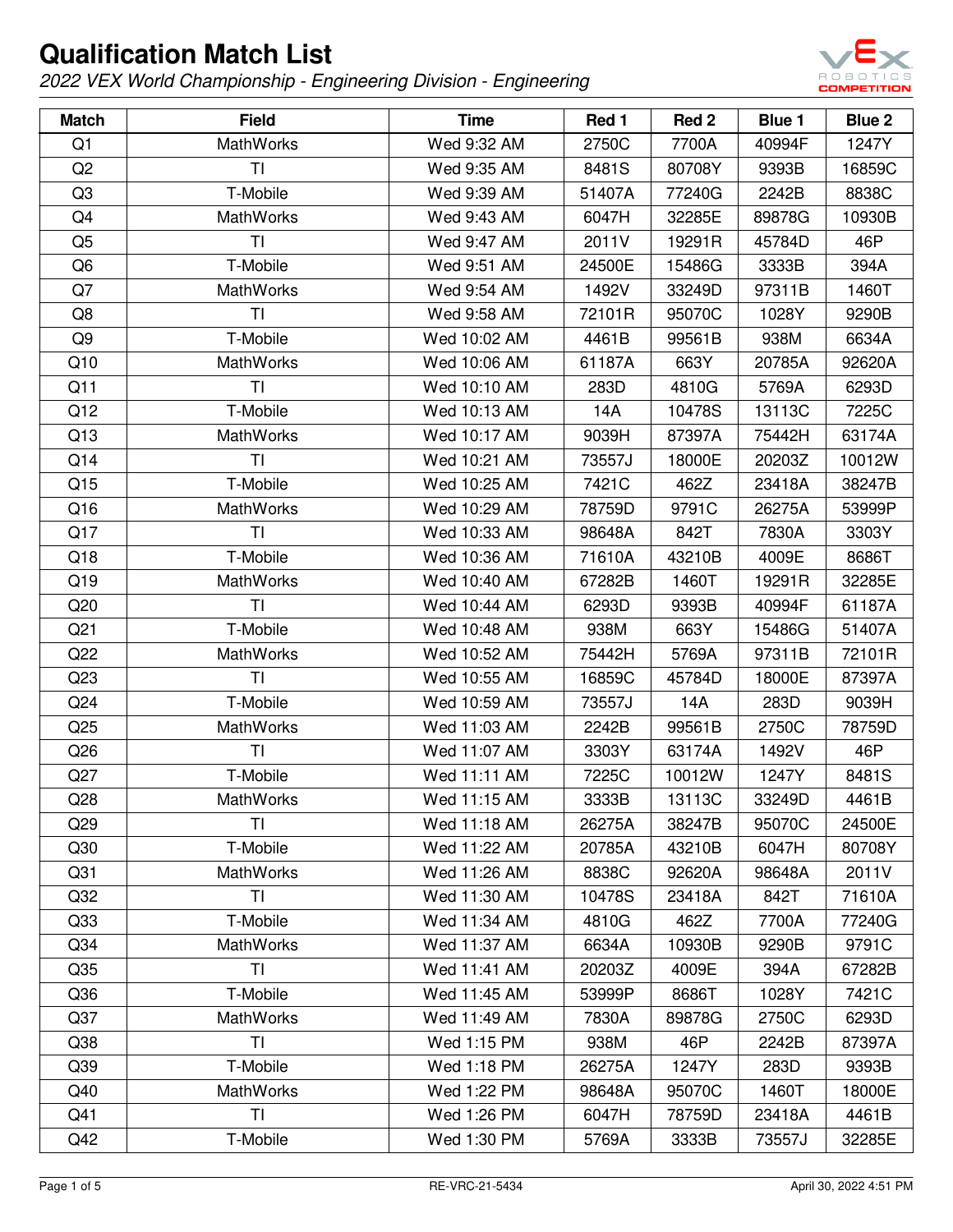

| <b>Match</b>    | <b>Field</b>     | <b>Time</b> | Red 1  | Red 2  | <b>Blue 1</b> | Blue 2 |
|-----------------|------------------|-------------|--------|--------|---------------|--------|
| Q43             | <b>MathWorks</b> | Wed 1:34 PM | 7700A  | 19291R | 80708Y        | 38247B |
| Q44             | <b>TI</b>        | Wed 1:37 PM | 842T   | 9039H  | 4810G         | 10012W |
| Q45             | T-Mobile         | Wed 1:41 PM | 72101R | 53999P | 7225C         | 24500E |
| Q46             | <b>MathWorks</b> | Wed 1:45 PM | 10930B | 77240G | 14A           | 4009E  |
| Q47             | <b>TI</b>        | Wed 1:49 PM | 15486G | 7421C  | 33249D        | 20203Z |
| Q48             | T-Mobile         | Wed 1:53 PM | 3303Y  | 71610A | 67282B        | 9791C  |
| Q49             | <b>MathWorks</b> | Wed 1:56 PM | 40994F | 1492V  | 10478S        | 89878G |
| Q50             | TI               | Wed 2:00 PM | 8838C  | 8686T  | 7830A         | 20785A |
| Q51             | T-Mobile         | Wed 2:04 PM | 45784D | 92620A | 63174A        | 51407A |
| Q52             | <b>MathWorks</b> | Wed 2:08 PM | 2011V  | 1028Y  | 61187A        | 16859C |
| Q53             | <b>TI</b>        | Wed 2:12 PM | 8481S  | 97311B | 99561B        | 43210B |
| Q54             | T-Mobile         | Wed 2:16 PM | 9290B  | 13113C | 462Z          | 663Y   |
| Q <sub>55</sub> | MathWorks        | Wed 2:19 PM | 394A   | 75442H | 6634A         | 46P    |
| Q56             | TI               | Wed 2:23 PM | 33249D | 2242B  | 842T          | 1247Y  |
| Q57             | T-Mobile         | Wed 2:27 PM | 9393B  | 1460T  | 78759D        | 9039H  |
| Q58             | MathWorks        | Wed 2:31 PM | 2750C  | 10930B | 98648A        | 10478S |
| Q59             | <b>TI</b>        | Wed 2:35 PM | 80708Y | 1492V  | 4810G         | 71610A |
| Q60             | T-Mobile         | Wed 2:38 PM | 38247B | 67282B | 45784D        | 14A    |
| Q61             | MathWorks        | Wed 2:42 PM | 1028Y  | 89878G | 7700A         | 23418A |
| Q62             | T <sub>l</sub>   | Wed 2:46 PM | 8838C  | 24500E | 73557J        | 43210B |
| Q63             | T-Mobile         | Wed 2:50 PM | 20785A | 6293D  | 462Z          | 4009E  |
| Q64             | <b>MathWorks</b> | Wed 2:54 PM | 92620A | 16859C | 26275A        | 72101R |
| Q65             | <b>TI</b>        | Wed 2:58 PM | 6047H  | 13113C | 15486G        | 77240G |
| Q66             | T-Mobile         | Wed 3:01 PM | 18000E | 8686T  | 5769A         | 663Y   |
| Q67             | MathWorks        | Wed 3:05 PM | 283D   | 9791C  | 10012W        | 75442H |
| Q68             | <b>TI</b>        | Wed 3:09 PM | 87397A | 394A   | 53999P        | 19291R |
| Q69             | T-Mobile         | Wed 3:13 PM | 9290B  | 51407A | 8481S         | 3333B  |
| Q70             | MathWorks        | Wed 3:17 PM | 7225C  | 61187A | 95070C        | 99561B |
| Q71             | ΤI               | Wed 3:20 PM | 63174A | 40994F | 938M          | 2011V  |
| Q72             | T-Mobile         | Wed 3:24 PM | 32285E | 20203Z | 7830A         | 4461B  |
| Q73             | <b>MathWorks</b> | Wed 3:28 PM | 6634A  | 97311B | 3303Y         | 7421C  |
| Q74             | TI               | Wed 3:32 PM | 7700A  | 16859C | 14A           | 20785A |
| Q75             | T-Mobile         | Wed 3:36 PM | 71610A | 33249D | 45784D        | 98648A |
| Q76             | MathWorks        | Wed 3:40 PM | 8838C  | 663Y   | 1492V         | 10930B |
| Q77             | T <sub>l</sub>   | Wed 3:43 PM | 46P    | 1247Y  | 6293D         | 1028Y  |
| Q78             | T-Mobile         | Wed 3:47 PM | 3333B  | 78759D | 87397A        | 72101R |
| Q79             | <b>MathWorks</b> | Wed 3:51 PM | 4810G  | 75442H | 6047H         | 26275A |
| Q80             | <b>TI</b>        | Wed 3:55 PM | 77240G | 9039H  | 95070C        | 5769A  |
| Q81             | T-Mobile         | Wed 3:59 PM | 7830A  | 61187A | 938M          | 9290B  |
| Q82             | <b>MathWorks</b> | Wed 4:02 PM | 99561B | 19291R | 13113C        | 63174A |
| Q83             | TI               | Wed 4:06 PM | 7225C  | 2242B  | 20203Z        | 38247B |
| Q84             | T-Mobile         | Wed 4:10 PM | 10012W | 23418A | 92620A        | 394A   |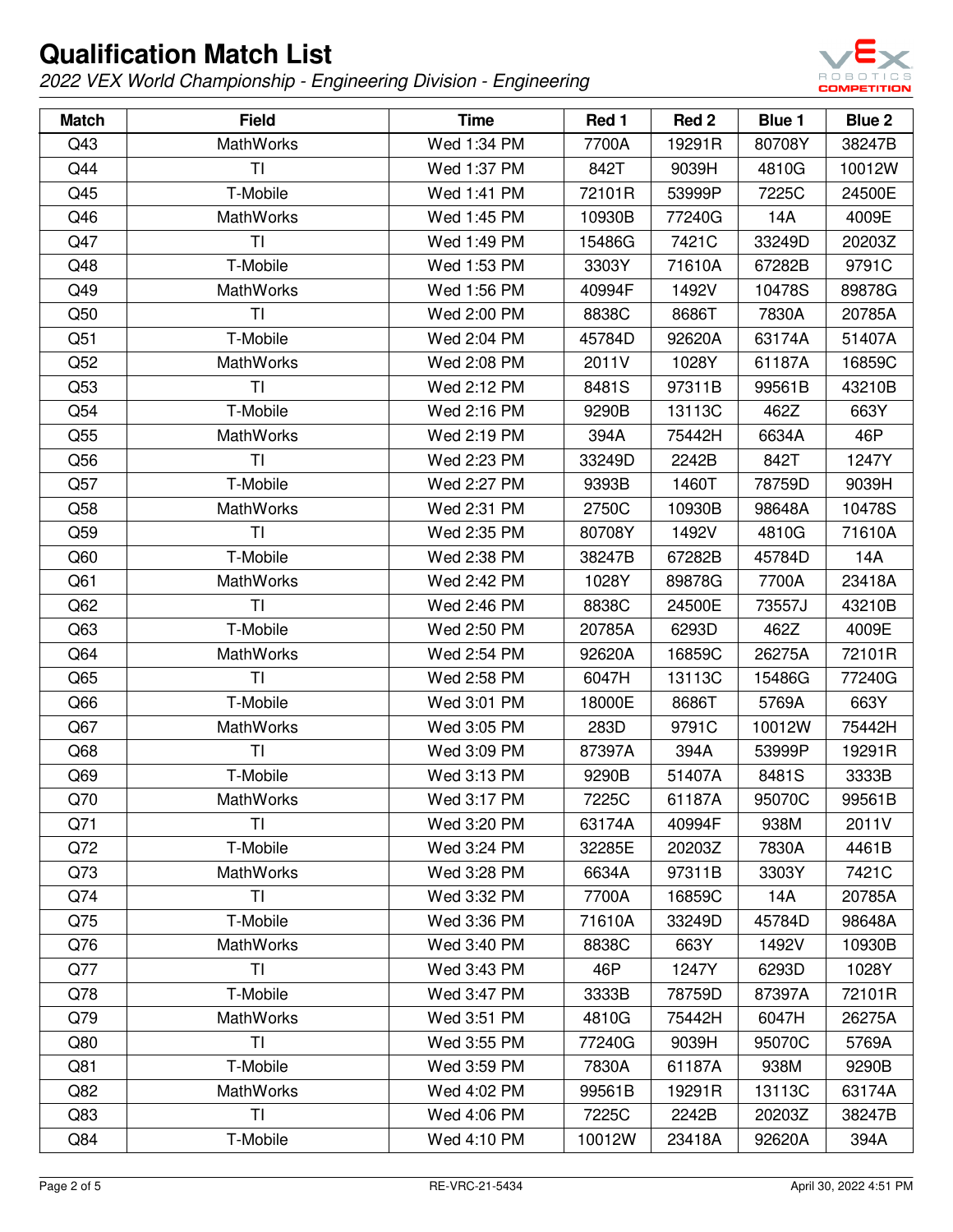

| <b>Match</b> | <b>Field</b>     | <b>Time</b> | Red 1  | Red <sub>2</sub> | Blue 1 | <b>Blue 2</b> |
|--------------|------------------|-------------|--------|------------------|--------|---------------|
| Q85          | <b>MathWorks</b> | Wed 4:14 PM | 40994F | 462Z             | 842T   | 1460T         |
| Q86          | ΤI               | Wed 4:18 PM | 283D   | 7421C            | 32285E | 51407A        |
| Q87          | T-Mobile         | Wed 4:22 PM | 8481S  | 10478S           | 53999P | 6634A         |
| Q88          | <b>MathWorks</b> | Wed 4:25 PM | 4461B  | 15486G           | 89878G | 43210B        |
| Q89          | TI               | Wed 4:29 PM | 18000E | 67282B           | 2750C  | 97311B        |
| Q90          | T-Mobile         | Wed 4:33 PM | 4009E  | 3303Y            | 24500E | 80708Y        |
| Q91          | <b>MathWorks</b> | Wed 4:37 PM | 9791C  | 73557J           | 8686T  | 2011V         |
| Q92          | TI               | Wed 4:41 PM | 9393B  | 20203Z           | 13113C | 45784D        |
| Q93          | T-Mobile         | Wed 4:44 PM | 9290B  | 87397A           | 71610A | 6047H         |
| Q94          | <b>MathWorks</b> | Wed 4:48 PM | 3333B  | 20785A           | 40994F | 75442H        |
| Q95          | ΤI               | Wed 4:52 PM | 394A   | 38247B           | 283D   | 63174A        |
| Q96          | T-Mobile         | Wed 4:56 PM | 14A    | 10012W           | 1492V  | 7421C         |
| Q97          | <b>MathWorks</b> | Wed 5:00 PM | 9039H  | 33249D           | 7700A  | 92620A        |
| Q98          | ΤI               | Wed 5:04 PM | 7830A  | 95070C           | 67282B | 10930B        |
| Q99          | T-Mobile         | Wed 5:07 PM | 80708Y | 1247Y            | 15486G | 99561B        |
| Q100         | <b>MathWorks</b> | Wed 5:11 PM | 1460T  | 4009E            | 10478S | 61187A        |
| Q101         | TI               | Wed 5:15 PM | 4461B  | 24500E           | 8686T  | 2750C         |
| Q102         | T-Mobile         | Wed 5:19 PM | 842T   | 2011V            | 72101R | 6293D         |
| Q103         | MathWorks        | Wed 5:23 PM | 51407A | 6634A            | 9393B  | 18000E        |
| Q104         | <b>TI</b>        | Wed 5:26 PM | 1028Y  | 7225C            | 8838C  | 3303Y         |
| Q105         | T-Mobile         | Wed 5:30 PM | 938M   | 43210B           | 16859C | 5769A         |
| Q106         | MathWorks        | Wed 5:34 PM | 89878G | 98648A           | 8481S  | 73557J        |
| Q107         | <b>TI</b>        | Wed 5:38 PM | 9791C  | 2242B            | 4810G  | 19291R        |
| Q108         | T-Mobile         | Wed 5:42 PM | 78759D | 32285E           | 77240G | 663Y          |
| Q109         | <b>MathWorks</b> | Wed 5:45 PM | 26275A | 97311B           | 462Z   | 46P           |
| Q110         | ΤI               | Wed 5:49 PM | 53999P | 23418A           | 40994F | 45784D        |
| Q111         | T-Mobile         | Wed 5:53 PM | 1247Y  | 75442H           | 13113C | 92620A        |
| Q112         | MathWorks        | Wed 5:57 PM | 6293D  | 10012W           | 51407A | 67282B        |
| Q113         | ΤI               | Wed 6:01 PM | 2011V  | 1492V            | 9290B  | 20203Z        |
| Q114         | T-Mobile         | Wed 6:05 PM | 2750C  | 9393B            | 95070C | 8838C         |
| Q115         | <b>MathWorks</b> | Wed 6:08 PM | 71610A | 15486G           | 9039H  | 16859C        |
| Q116         | <b>TI</b>        | Wed 6:12 PM | 4810G  | 14A              | 6634A  | 1028Y         |
| Q117         | T-Mobile         | Wed 6:16 PM | 72101R | 43210B           | 3303Y  | 32285E        |
| Q118         | <b>MathWorks</b> | Wed 6:20 PM | 938M   | 24500E           | 33249D | 19291R        |
| Q119         | <b>TI</b>        | Wed 6:24 PM | 7421C  | 7700A            | 8481S  | 78759D        |
| Q120         | T-Mobile         | Wed 6:27 PM | 4461B  | 394A             | 2242B  | 97311B        |
| Q121         | MathWorks        | Wed 6:31 PM | 46P    | 98648A           | 7225C  | 8686T         |
| Q122         | <b>TI</b>        | Wed 6:35 PM | 842T   | 4009E            | 3333B  | 6047H         |
| Q123         | T-Mobile         | Wed 6:39 PM | 5769A  | 87397A           | 9791C  | 61187A        |
| Q124         | <b>MathWorks</b> | Wed 6:43 PM | 53999P | 10930B           | 283D   | 18000E        |
| Q125         | ΤI               | Wed 6:47 PM | 1460T  | 20785A           | 77240G | 38247B        |
| Q126         | T-Mobile         | Wed 6:50 PM | 63174A | 89878G           | 80708Y | 462Z          |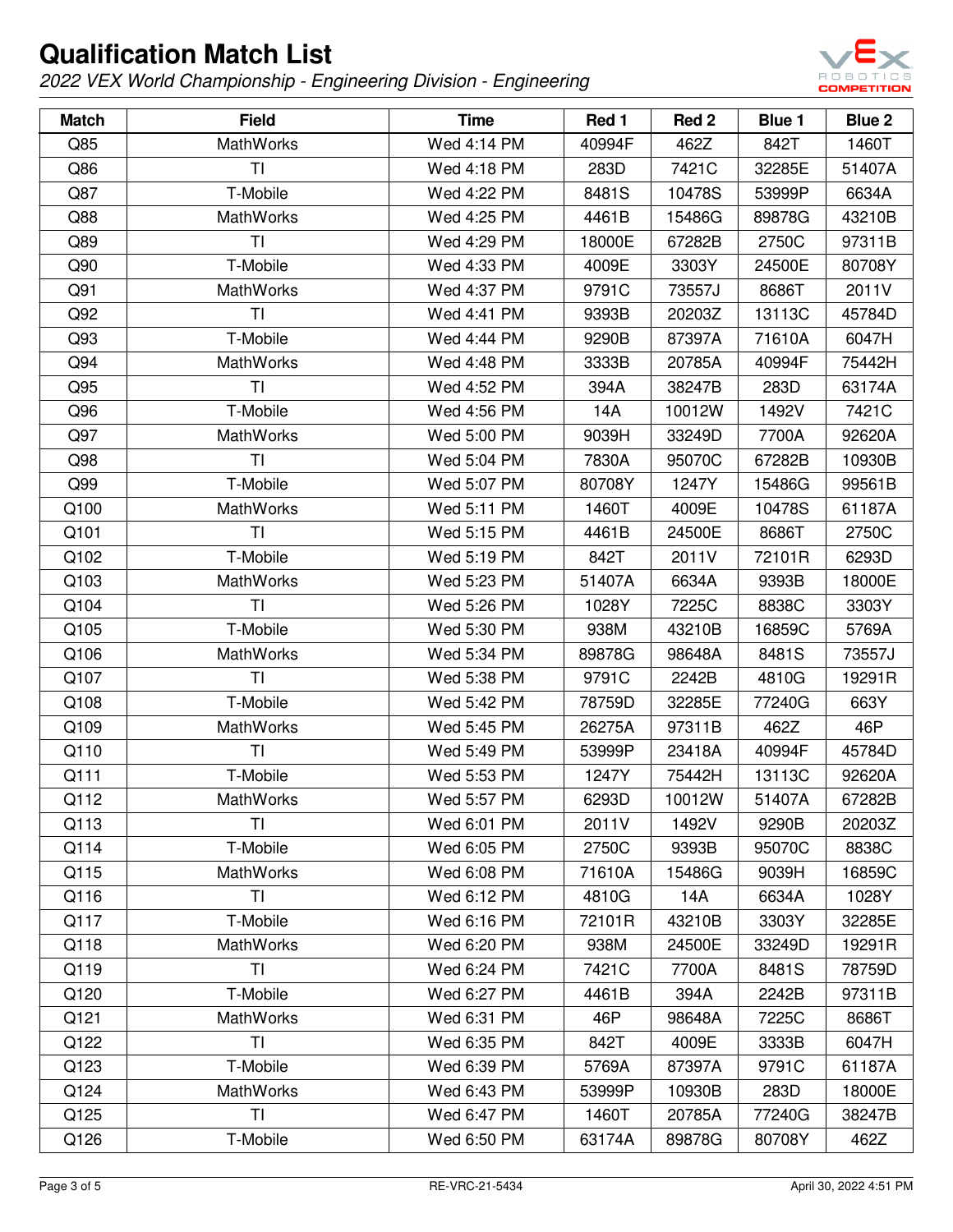

| <b>Match</b> | <b>Field</b>     | <b>Time</b>  | Red 1  | Red 2  | Blue 1 | Blue 2 |
|--------------|------------------|--------------|--------|--------|--------|--------|
| Q127         | <b>MathWorks</b> | Wed 6:54 PM  | 7830A  | 23418A | 26275A | 73557J |
| Q128         | TI               | Wed 6:58 PM  | 10478S | 663Y   | 99561B | 10012W |
| Q129         | T-Mobile         | Thu 8:15 AM  | 6293D  | 13113C | 2242B  | 6634A  |
| Q130         | <b>MathWorks</b> | Thu 8:18 AM  | 8686T  | 15486G | 9393B  | 75442H |
| Q131         | TI               | Thu 8:22 AM  | 6047H  | 40994F | 24500E | 14A    |
| Q132         | T-Mobile         | Thu 8:26 AM  | 87397A | 95070C | 7700A  | 1492V  |
| Q133         | MathWorks        | Thu 8:30 AM  | 45784D | 9290B  | 4009E  | 1247Y  |
| Q134         | TI               | Thu 8:34 AM  | 20203Z | 46P    | 43210B | 4810G  |
| Q135         | T-Mobile         | Thu 8:38 AM  | 462Z   | 1028Y  | 283D   | 33249D |
| Q136         | <b>MathWorks</b> | Thu 8:42 AM  | 26275A | 9039H  | 20785A | 98648A |
| Q137         | ΤI               | Thu 8:46 AM  | 18000E | 38247B | 9791C  | 7830A  |
| Q138         | T-Mobile         | Thu 8:49 AM  | 77240G | 2750C  | 394A   | 7421C  |
| Q139         | MathWorks        | Thu 8:53 AM  | 80708Y | 10478S | 3333B  | 2011V  |
| Q140         | ΤI               | Thu 8:57 AM  | 63174A | 72101R | 67282B | 4461B  |
| Q141         | T-Mobile         | Thu 9:01 AM  | 99561B | 16859C | 51407A | 842T   |
| Q142         | <b>MathWorks</b> | Thu 9:05 AM  | 5769A  | 3303Y  | 78759D | 89878G |
| Q143         | TI               | Thu 9:09 AM  | 61187A | 19291R | 10930B | 23418A |
| Q144         | T-Mobile         | Thu 9:13 AM  | 8838C  | 8481S  | 71610A | 938M   |
| Q145         | MathWorks        | Thu 9:17 AM  | 32285E | 97311B | 92620A | 7225C  |
| Q146         | <b>TI</b>        | Thu 9:21 AM  | 53999P | 73557J | 1460T  | 663Y   |
| Q147         | T-Mobile         | Thu 9:24 AM  | 38247B | 6634A  | 10012W | 6047H  |
| Q148         | MathWorks        | Thu 9:28 AM  | 45784D | 283D   | 7700A  | 2242B  |
| Q149         | <b>TI</b>        | Thu 9:32 AM  | 33249D | 40994F | 87397A | 4009E  |
| Q150         | T-Mobile         | Thu 9:36 AM  | 80708Y | 842T   | 20203Z | 14A    |
| Q151         | <b>MathWorks</b> | Thu 9:40 AM  | 5769A  | 394A   | 10478S | 26275A |
| Q152         | ΤI               | Thu 9:44 AM  | 72101R | 462Z   | 10930B | 9039H  |
| Q153         | T-Mobile         | Thu 9:48 AM  | 9393B  | 23418A | 3333B  | 98648A |
| Q154         | MathWorks        | Thu 9:52 AM  | 63174A | 71610A | 97311B | 78759D |
| Q155         | ΤI               | Thu 9:55 AM  | 18000E | 20785A | 24500E | 89878G |
| Q156         | T-Mobile         | Thu 9:59 AM  | 13113C | 938M   | 32285E | 95070C |
| Q157         | <b>MathWorks</b> | Thu 10:03 AM | 4461B  | 1492V  | 6293D  | 53999P |
| Q158         | <b>TI</b>        | Thu 10:07 AM | 2750C  | 663Y   | 7225C  | 16859C |
| Q159         | T-Mobile         | Thu 10:11 AM | 43210B | 51407A | 7830A  | 2011V  |
| Q160         | MathWorks        | Thu 10:15 AM | 3303Y  | 8686T  | 1247Y  | 61187A |
| Q161         | <b>TI</b>        | Thu 10:19 AM | 9290B  | 46P    | 99561B | 73557J |
| Q162         | T-Mobile         | Thu 10:23 AM | 67282B | 1028Y  | 75442H | 77240G |
| Q163         | MathWorks        | Thu 10:27 AM | 19291R | 92620A | 15486G | 8481S  |
| Q164         | <b>TI</b>        | Thu 10:30 AM | 1460T  | 7421C  | 4810G  | 8838C  |
| Q165         | T-Mobile         | Thu 10:34 AM | 9791C  | 20203Z | 10478S | 72101R |
| Q166         | <b>MathWorks</b> | Thu 10:38 AM | 32285E | 18000E | 462Z   | 1492V  |
| Q167         | <b>TI</b>        | Thu 10:42 AM | 6293D  | 95070C | 80708Y | 663Y   |
| Q168         | T-Mobile         | Thu 10:46 AM | 51407A | 26275A | 89878G | 4009E  |